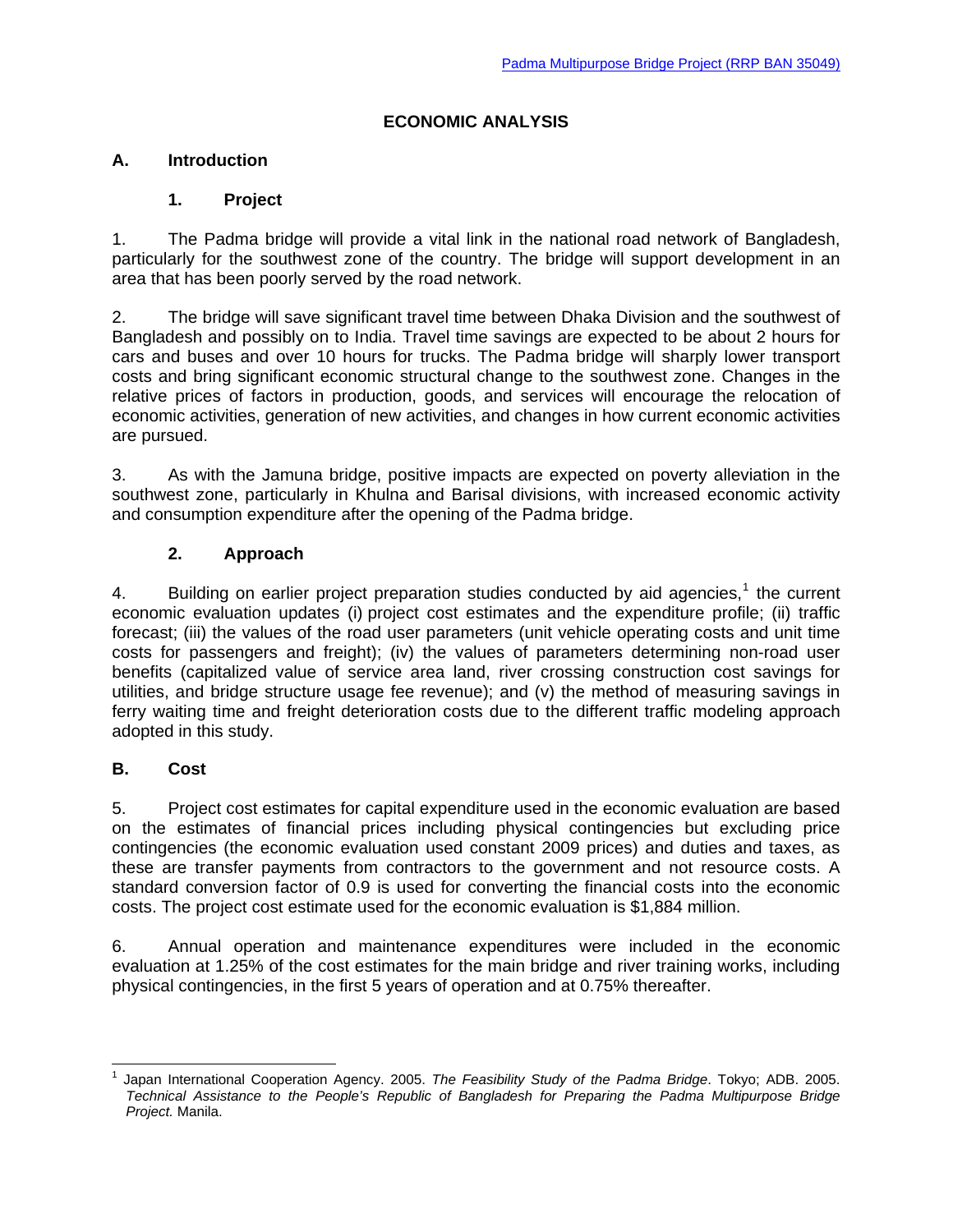## **C. Traffic Forecast**

7. Using detailed information on socioeconomic conditions and travel patterns, a transport model was developed to forecast traffic volumes for the Padma bridge. The basic steps involved in the transport modeling are to (i) build the base and future year networks; (ii) determine base year river crossing demand using an origin–destination survey undertaken in May 2009 and calibrate it to current conditions of road traffic; (iii) determine growth in future demand by forecasting growth in car ownership and changes in socio-demographics, including population and employment; (iv) calculate, based on the relative costs of each mode, how mode choice may change for future year demand; (v) assess freight movements; and (vi) assign motorized traffic to a representation of the road network.

8. Reduced travel cost and improved accessibility will induce additional traffic demand in future years. For passenger traffic, an elasticity of 1.0 was assumed.<sup>[2](#page-1-0)</sup> For freight traffic, an elasticity of 0.55 was derived by estimating the impact of improved accessibility on regional economic output, and then the impact of a change in regional economic output on truck travel.<sup>[3](#page-1-1)</sup>

9. Traffic forecasts from model runs with different traffic demand scenarios and assumptions are in Table 1. The "with bridge" scenarios resulted in high traffic volumes in the opening year, taking account of significant traffic diversion from the existing ferry crossings, and additional traffic from induced demand that had been suppressed due to lack of travel opportunities across the Padma River. $4$  While the transport model produces a forecast assuming travelers have "perfect knowledge" of the traffic conditions and induced demand instantly results in additional trips, adjustments in travelers' behavior to new travel conditions normally take place gradually over a period of time. For economic evaluation purposes, a scenario that assumes gradual rise in induced demand in the first 10 years of bridge opening has been adopted as the base case.

| .    |                       |                             |                       |                               |  |  |
|------|-----------------------|-----------------------------|-----------------------|-------------------------------|--|--|
|      |                       | <b>With Bridge</b>          |                       |                               |  |  |
| Year | <b>Without Bridge</b> | <b>Without</b>              | With                  | <b>Base Case</b> <sup>p</sup> |  |  |
|      |                       | Induced Demand <sup>a</sup> | <b>Induced Demand</b> |                               |  |  |
| 2014 | 2,394                 | 7,835                       | 11.683                | 7,835                         |  |  |
| 2020 | 3.413                 | 11.273                      | 22.240                | 20.491                        |  |  |
| 2024 | 4,093                 | 13,566                      | 29,278                | 28,928                        |  |  |
| 2034 | 6,748                 | 22,590                      | 48,691                | 48,691                        |  |  |
| 2044 | 9.510                 | 31.980                      | 68,307                | 68,307                        |  |  |

#### **Table 1: Traffic Forecast for Economic Evaluation**  (annual average daily traffic)

Forecast traffic for the Padma bridge that assumes no additional trips generated from induced demand and the origin-destination patterns remain unchanged.

b Traffic used as base case in the economic evaluation, which assumes a gradual rise in induced demand. The traffic volume at bridge opening year takes the value of traffic without induced demand, and will later gradually rise to the level of traffic with induced demand.

Source: Design Consultant.

 $\frac{1}{2}$ This means a 10% decrease in the cost of travel will result in a 10% increase in traffic. 3

<span id="page-1-1"></span><span id="page-1-0"></span> $3$  The JICA feasibility study developed an econometric model, from which an elasticity of 0.55 was derived for district economic output with respect to district travel time to/from Dhaka. This means a 10% decrease in travel time to/from Dhaka will lead to a 5.5% increase in district economic output. An elasticity value of around 1.0 was estimated for truck travel across the Padma River with respect to nominal gross domestic product (GDP), from historic data on GDP growth and truck traffic growth. The elasticity of induced truck traffic with respect to travel cost is 0.55 (=  $0.55 x$ ) 1.0), using travel time to/from Dhaka as an indicator of the generalized costs of truck traffic.

<span id="page-1-2"></span><sup>&</sup>lt;sup>4</sup> Due to significant reduction in travel time and cost, approximately 80% of the traffic across the Padma River at the Paturia ferry crossing (located 60 km upstream of the Padma bridge site at Mawa) is estimated to divert to the Padma bridge, in addition to the traffic diversion from the Mawa ferry crossing.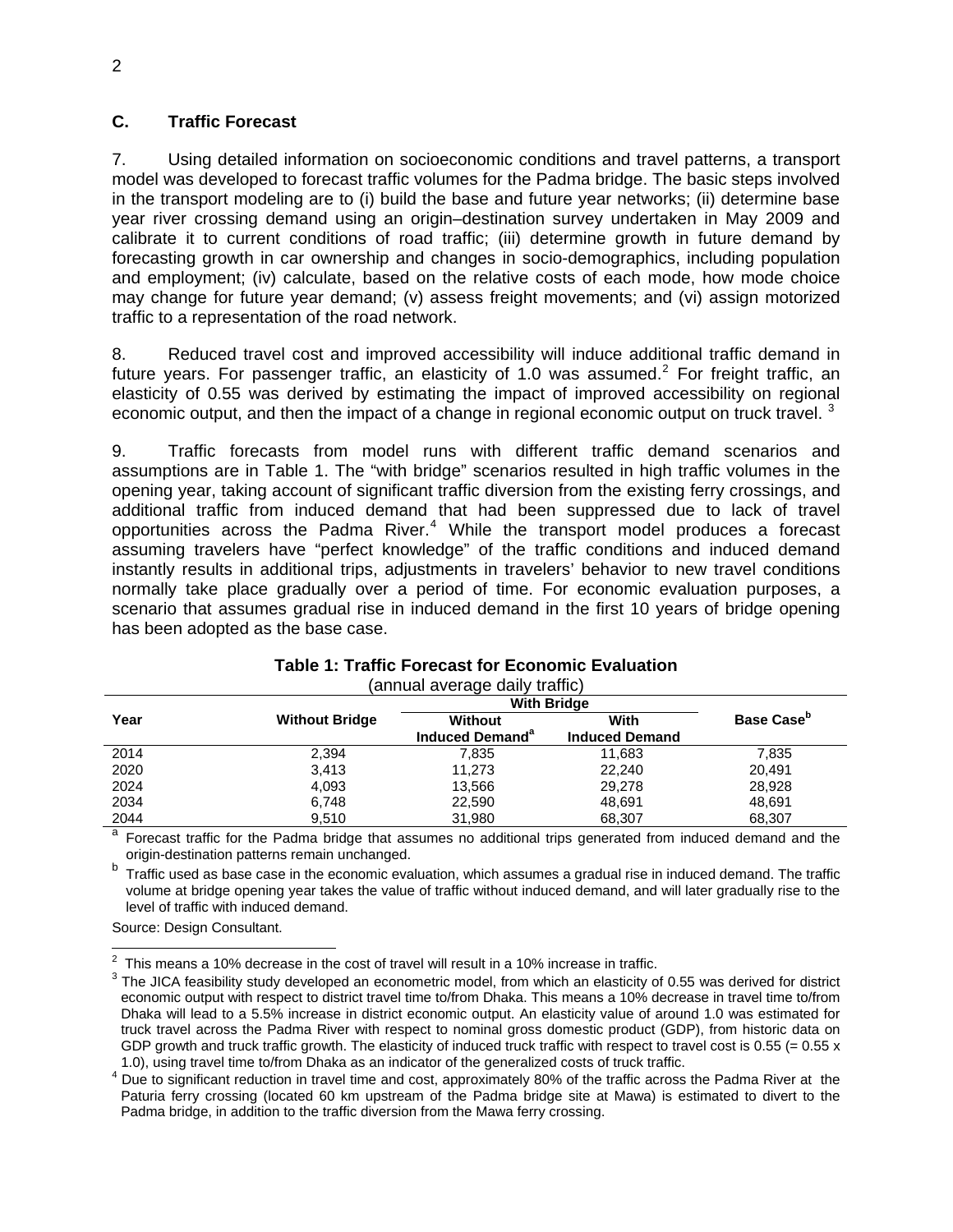10. Historically, river crossing traffic across the Padma River has been growing between 10 - 15% per year. Should this continue, traffic at Mawa ferry crossing would be approximately 3,000 annual average daily traffic (AADT) by 2014 and traffic at Paturia would be 7,000 AADT. Assuming a 70% diversion rate from Paturia, estimated Padma bridge traffic would be around 8,000 AADT in 2014. This compares favorably with the opening year traffic of 7,800 AADT derived from the model run.

11. Table 2 presents the travel time savings likely to be experienced by users of the Padma Bridge for a selection of typical trips from Dhaka at bridge opening in 2014. These travel time savings include savings in wait time at ferry landing points. Travel time for ferry routes in Table 2 includes ferry wait time weighted by vehicle classes, which currently ranges from 2 hours for cars to 5-10 hours for trucks. Due to long ferry wait, it is expected that a large number of traffic will be diverted from the existing ferry services to the Padma bridge.

| <b>Destination</b> | <b>Paturia Ferry</b><br>Route | <b>Mawa Ferry</b><br>Route | Padma Bridge<br>Route | <b>Savings from</b><br><b>Paturia Ferry</b> | <b>Savings from</b><br><b>Mawa Ferry</b> |  |  |  |
|--------------------|-------------------------------|----------------------------|-----------------------|---------------------------------------------|------------------------------------------|--|--|--|
| Khulna             |                               |                            |                       |                                             |                                          |  |  |  |
| Time               | 7 hr 50 min                   | 12 hr 45 min               | 3 hr 30 min           | 4 hr 20 min                                 | 9 hr 15 min                              |  |  |  |
| <b>Distance</b>    | 240 km                        | 170 km                     | 170 km                | 70 km                                       |                                          |  |  |  |
| Jessore            |                               |                            |                       |                                             |                                          |  |  |  |
| Time               | 7 hr 00 min                   | 12 hr 55 min               | 3 hr 20 min           | 3 hr 40 min                                 | 9 hr 35 min                              |  |  |  |
| <b>Distance</b>    | 210 km                        | 160 km                     | 160 km                | 50 km                                       |                                          |  |  |  |

## **Table 2: Travel Time and Distance Savings**

Source: Design Consultant.

### **D. Benefits**

12. The quantified benefits of the bridge investment are measured incrementally to the without-bridge case, i.e., they are measured as the difference between the without-project and the with-project cases. The economic analysis considers (i) benefits arising from annual savings in vehicle operating cost (VOC) and travel time to existing passengers and freight crossing the Padma River, and (ii) benefits accruing to new trips generated by induced demand. Other types of benefits include the (i) savings in costs associated with operation of the ferry services, (ii) capitalized value of service area land, (iii) capitalized value of agricultural land to be reclaimed or protected by river training works, and (iv) revenue from bridge structure usage fees levied on utilities.

13. VOC is used to place an economic value on cost savings, incorporating various factors: fuel, tires, and maintenance, etc. For the economic evaluation, unit VOC was derived from the Road User Cost Annual Report, 2004–200[5](#page-2-0).<sup>5</sup> Total VOC was disaggregated into fuel and nonfuel components, which were then escalated to 2009 values by the increase in average petroleum spot price<sup>[6](#page-2-1)</sup> and the consumer price index<sup>[7](#page-2-2)</sup>. The VOC for the different vehicle classes was then weighted using the vehicle proportions observed during a traffic survey in May 2009 to determine VOC for trucks, buses, and light vehicles.

<span id="page-2-0"></span> $\overline{a}$ 5 Government of Bangladesh. 2005. *Road User Cost Annual Report, 2004–2005.* Roads and Highways Department, Ministry of Communications. Dhaka.

<span id="page-2-1"></span>International Monetary Fund. 2009. *Indices of Primary Commodity Prices,* 1999-2009. Washington D. C. 7

<span id="page-2-2"></span>Government of Bangladesh, 2009. *Consumer Price Index and Inflation September 2009.* Bangladesh Bureau of Statistics. Dhaka.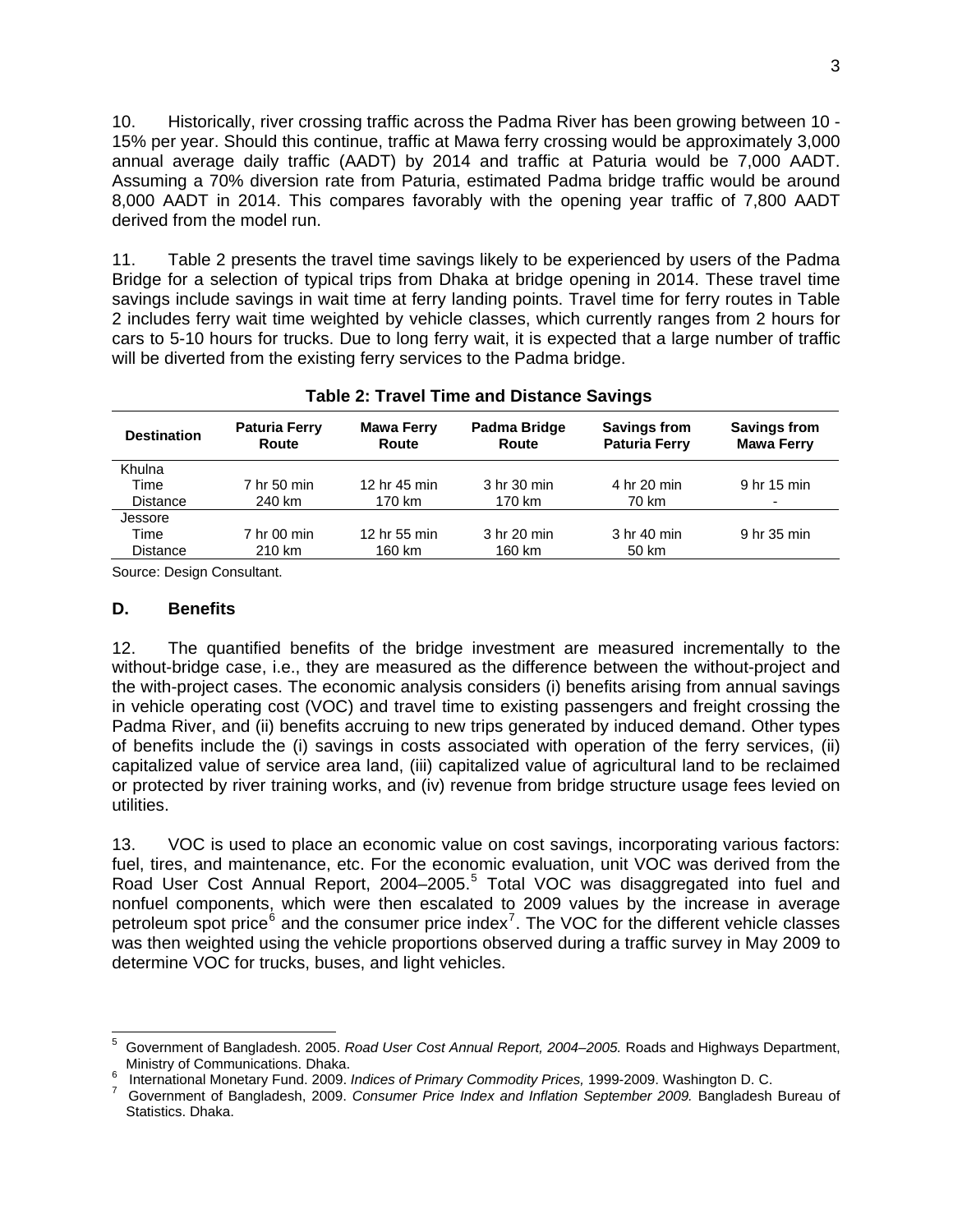14. A measure of value of time is used to convert travel time savings into a monetary value. Travel time costs for passengers and crew were sourced from the Roads and Highways Department (footnote 2) and for freight in transit from an ADB technical assistance report.<sup>[8](#page-3-0)</sup> These were then adjusted to 2009 prices by estimating the increase in general wage rate index using data sourced from the Bangladesh Bureau of Statistics (footnote 3) and ADB. $9$ 

| <b>Benefit</b>                                                                                        | <b>Measure</b>                                                                                                                                                                                                                                               |
|-------------------------------------------------------------------------------------------------------|--------------------------------------------------------------------------------------------------------------------------------------------------------------------------------------------------------------------------------------------------------------|
| Savings in vehicle operating costs (VOC)                                                              | (Vehicle-kilometers traveled [VKT] without bridge $-$ VKT with bridge) $\times$<br>Unit VOC                                                                                                                                                                  |
| Savings in travel time costs (TTC)                                                                    | (Vehicle-hours traveled [VHT] without bridge $-$ VHT with bridge) $\times$ Unit<br>TTC.                                                                                                                                                                      |
| Savings in ferry operating costs                                                                      | 2009 tariff revenue $\times$ annual traffic growth rate without bridge                                                                                                                                                                                       |
| Capitalized value of agricultural land to be<br>reclaimed or protected by the river training<br>works | Affected land area $\times$ 2009 value of land for paddy and highland uses<br>x annual rental return at 18%, capitalized over 30 years at the economic<br>opportunity cost of capital (EOCC) less allowance for 3% per annum<br>real increase in land values |
| Capitalized value of service area land                                                                | Service area $\times$ 2009 land value $\times$ annual rental return at 18%.<br>capitalized over 30 years at EOCC less allowance for 3% per annum<br>real increase in land values                                                                             |
| Savings in utilities' river crossing cost                                                             | Power and telecoms cost saving compared with construction of<br>independent crossing; gas based on route distance saving of 30<br>kilometers                                                                                                                 |

**Table 3: Benefits Used in Updated Economic Evaluation** 

EOCC = opportunity cost of capital, TTC = travel time costs, VHT = Vehicle-hours traveled, VKT = Vehicle-kilometers traveled, VOC = vehicle operating costs. Source: Design Consultant.

**E. Economic Internal Rate of Return and Sensitivity Analysis** 

15. The benefit–cost analysis was undertaken over a 30-year period following the opening of the bridge. A real discount rate of 12% was used, reflecting the economic opportunity cost of capital in Bangladesh. All costs and benefits were expressed in 2009 prices, and 2009 was adopted as the discount year.

16. Table 4 shows the result of the economic cost-benefit analysis. The economic internal rate of return (EIRR) for the proposed project investment is estimated at 20.0%. A sensitivity analysis tested the effects of possible unfavorable scenarios resulting from changes in the key parameters that determine project costs and benefits. The following scenarios were tested: (i) a 20% increase in project cost; (ii) a 20% decrease in project benefits; and (iii) both a 20% increase in project cost estimate and a 20% decrease in project benefits.

17. Table 5 demonstrates the economic robustness of the project, with the EIRR remaining well above the threshold economic value in all the sensitivity tests undertaken. Even the test of a combination of a 20% increase in project cost and a 20% decrease in project benefits reduces the EIRR only to 15.0%.

<span id="page-3-0"></span> 8 ADB. 2007. *Preparing the Padma Multipurpose Bridge Project.* Consultant's report. Manila (TA 4652-BAN). 9

<span id="page-3-1"></span>ADB. 2009. *Asian Development Outlook 2009.* Manila.